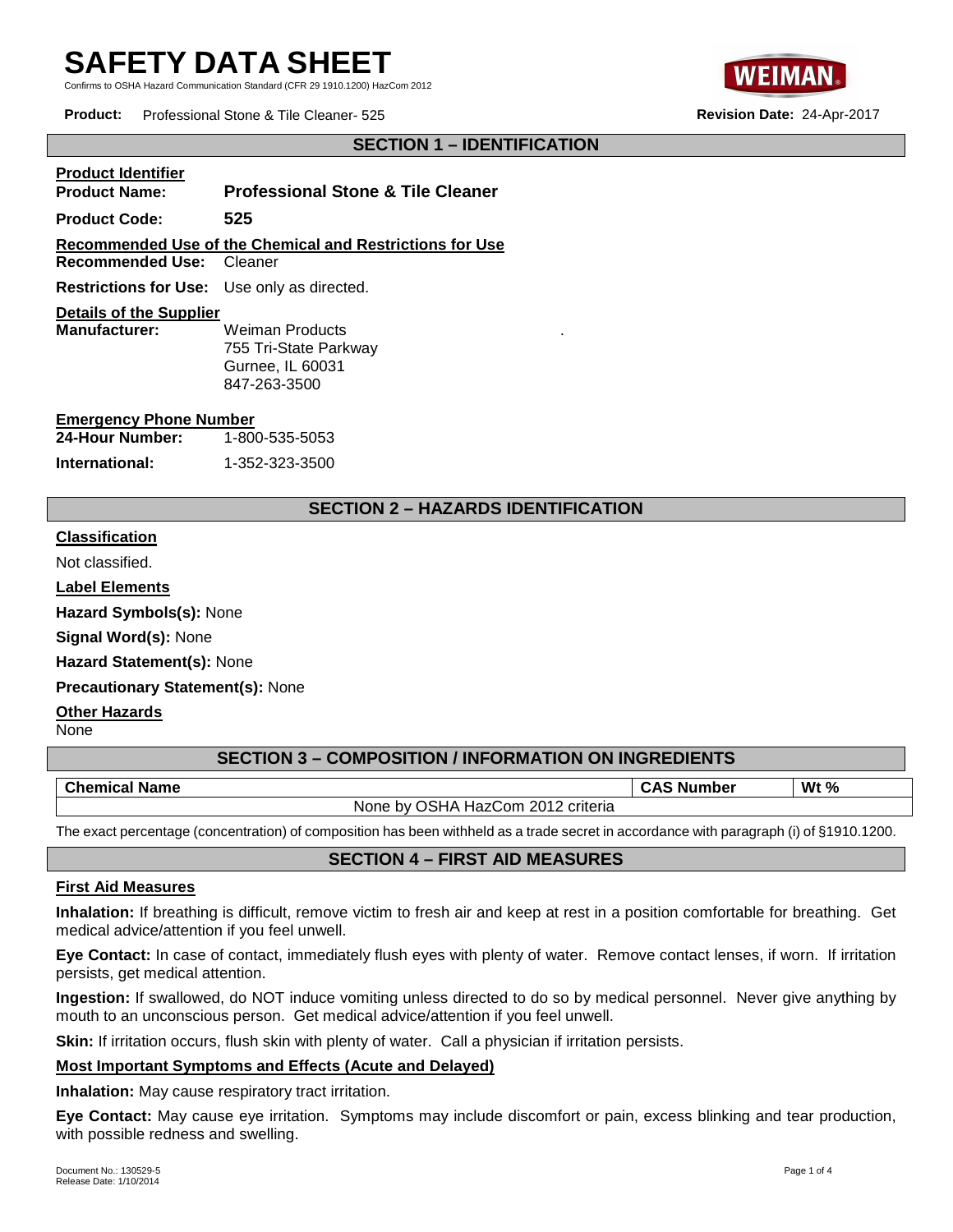Confirms to OSHA Hazard Communication Standard (CFR 29 1910.1200) HazCom 2012

**Product:** Professional Stone & Tile Cleaner- 525 **Revision Date:** 24-Apr-2017

**Ingestion:** May be harmful if swallowed. May cause stomach distress, nausea or vomiting.

**Skin:** May cause skin irritation. Symptoms may include redness, drying, defatting and cracking of the skin.

### **Indication of any Immediate Medical Attention and Special Treatment Needed**

**Note to Physician:** Treat symptomatically.

# **SECTION 5 – FIRE FIGHTING MEASURES**

#### **Extinguishing Media**

**Suitable:** Treat for surrounding material.

**Unsuitable:** None known.

### **Specific Hazards Arising from Chemical**

Products of combustion include but are not limited to: oxides of carbon.

#### **Protective Equipment and Precautions for Firefighters**

Keep upwind of fire. Wear full fire fighting turn-out gear (full Bunker gear) and respiratory protection (SCBA).

# **SECTION 6 – ACCIDENTAL RELEASE MEASURES**

#### **Personal Precautions, Protective Equipment, and Emergency Procedures**

**Personal Precautions:** Use personal protection equipment recommended in Section 8. Isolate the hazard area and deny entry to unnecessary and unprotected personnel.

**Environmental Precautions:** See Section 12 for ecological information.

#### **Methods and Material for Containment and Cleaning Up**

Contain and/or absorb spill with inert material (e.g. sand, vermiculite), then place in a suitable container. Do not flush to sewer or allow to enter waterways. Use appropriate Personal Protective Equipment (PPE). Scoop up material and place in a disposal container.

# **SECTION 7 – HANDLING AND STORAGE**

#### **Precautions for Safe Handling**

**Handling:** Avoid contact with skin and eyes. Avoid breathing vapor or mist. Do not swallow. Handle open container with care. When using do not eat, drink, or smoke

**General Hygiene Advice:** Launder contaminated clothing before use. Wash hands before eating, drinking, or smoking.

#### **Conditions for Safe Storage, Including any Incompatibilities**

**Storage Conditions:** Keep out of the reach of children. Keep container tightly closed.

**Incompatible Materials:** None known.

# **SECTION 8 – EXPOSURE CONTROLS/PERSONAL PROTECTION**

#### **Control Parameters**

**Exposure Guidelines:** 

None

#### **Appropriate Engineering Controls**

Use ventilation adequate to keep exposures (airborne levels of dust, fume, vapor, etc.) below recommended exposure limits.

#### **Individual Protection Measures**

**Respiratory Protection:** In case of insufficient ventilation, wear suitable respiratory equipment. Respirator selection must be based on known or anticipated exposure levels, the hazards of the product and the safe working limits of the selected respirator.

**Skin and Body Protection:** Wear suitable protective clothing.

**Eye/Face Protection:** Safety glasses or goggles are recommended when using product.

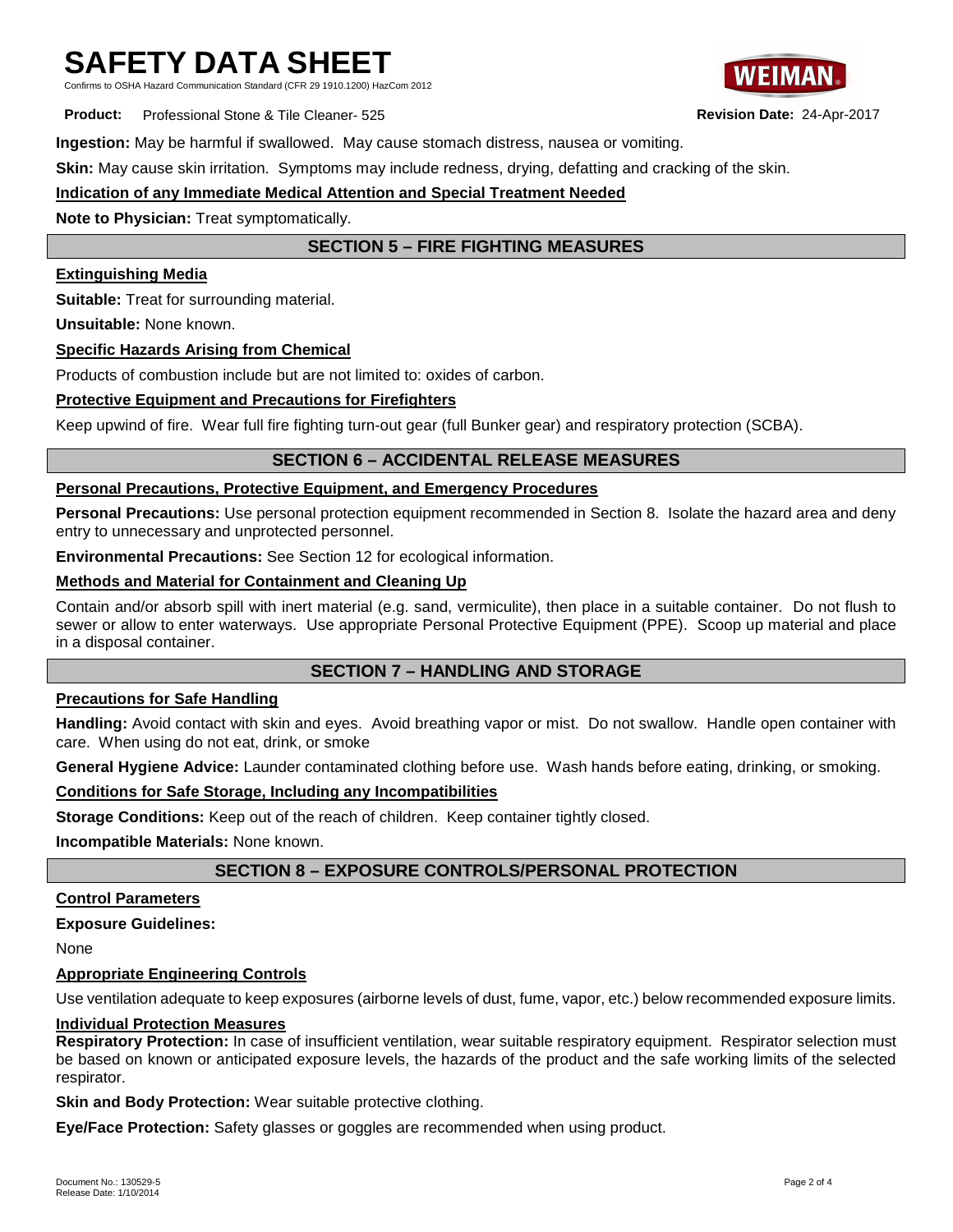Standard (CER 29 1910 1200) HazCom 2012



**Product:** Professional Stone & Tile Cleaner- 525 **Revision Date:** 24-Apr-2017

**General Work/Hygienic Practices:** Do not eat, smoke or drink where material is handled, processed or stored. Wash hands carefully before eating or smoking. Handle in accordance with good industrial hygiene and safety practice.

# **SECTION 9 – PHYSICAL AND CHEMICAL PROPERTIES**

**Appearance:** Clear liquid **Odor:** None **Odor threshold:** Not determined **pH:** 8.5 **Melting point/freezing point:** Not determined **Initial boiling point and boiling range:** Not determined **Flash point:** >93.3°C (>200°F) **Evaporation rate:** Not determined **Flammability (solid, gas):** Not flammable **Upper/lower flammability or explosive limits:** Not determined **Vapor pressure:** Not determined **Vapor density:** Not determined **Relative density:** 1.01 **Solubility(ies):** Not determined **Partition coefficient (n-octanol/water):** Not determined **Auto-ignition temperature:** Not determined **Decomposition temperature:** Not determined

**Viscosity:** Not determined

# **SECTION 10 – STABILITY AND REACTIVITY**

**Reactivity:** Not reactive under normal conditions.

**Chemical stability:** Stable under recommended storage conditions.

**Possibility of hazardous reactions:** None under normal use.

**Conditions to avoid:** Heat.

**Incompatible materials:** None known.

**Hazardous decomposition products:** May include and are not limited to: oxides of carbon.

# **SECTION 11 - TOXICOLOGICAL INFORMATION**

# **Information on Toxicological Effects**

**Likely Routes of Exposure:** Inhalation, skin contact, eye contact, ingestion

#### **Information Related to Physical, Chemical, and Toxicological Effects**

See section 4 of this SDS.

# **Delayed and Immediate Effects as well as Chronic Effects from Short and Long-term Exposure**

**Carcinogenicity: NTP:** No **IARC:** No **OSHA:** No

# **Numerical Measures of Toxicity**

| <b>Product</b>   |                     |
|------------------|---------------------|
| ATE (oral)       | >2000 mg/kg, rat    |
| ATE (dermal)     | >2000 mg/kg, rabbit |
| ATE (inhalation) | $>20$ mg/l/4h, rat  |